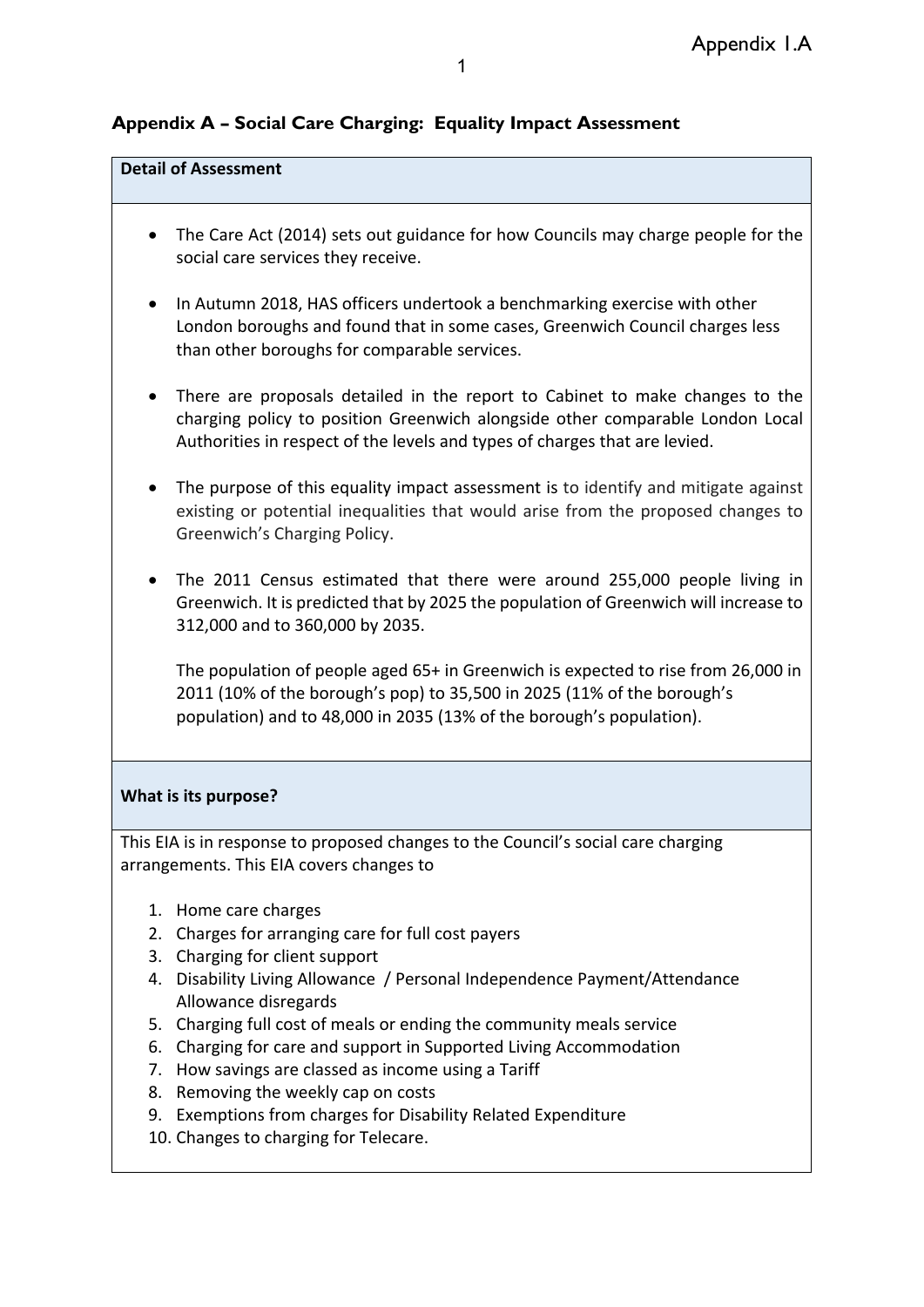## **What are its main objectives (of the new/revised service or policy)?**

- 1. Close inequalities in our current charging approach for users of different service types
- 2. Position Greenwich alongside other comparable London local Authorities in respect of the levels and types of charges that are levied
- 3. Raise revenue to enable us to sustain the current level of service to all who need it.

## **Change to service delivery in order to:**

• Have a fair and easy to understand charging policy

## **Context**

- The Care Act (2014) enables Councils to charge people, following a financial assessment, for the social care services they receive. The Act creates a single, consistent route to establishing an entitlement to public care and support for all adults with needs for care and support
- Under the current charging arrangements Greenwich Council charges less than the Care Act permits for some social care services, and disregards some benefits or savings when calculating the charge
- Recommendations put to members deliver objectives as detailed above.

## **Criteria**

*Is this function designed to meet specific needs of groups with protected characteristics?*

The charging policy applies all adults in Greenwich with care and support needs where the Council is funding providing or arranging social care services. Those affected are eligible for social care under the Care Act (2014) and will, by definition include a higher proportion of older adults, adults with disabilities and people with long term conditions than the general population.

The new charging policy and its implementation will aim to ensure a consistent approach to charging service users across all groups. There are currently some inconsistencies in how we charge users of different service types and the new policy will ensure these inconsistencies are minimised or eliminated.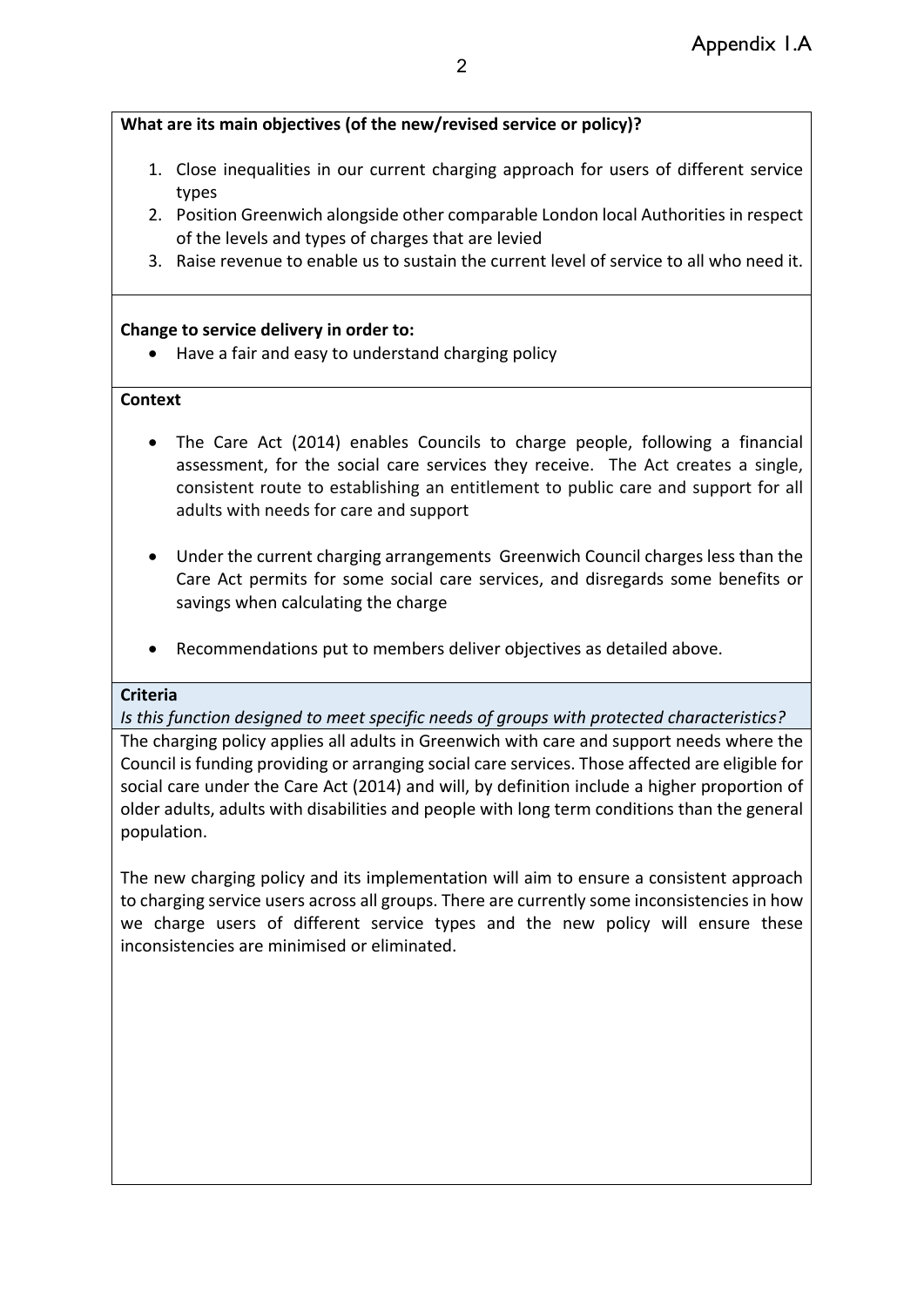## **Outcomes of Assessment**

*Identify which, if any of the protected groups will be affected, including likelihood of impact*

### **EQUALITY IMPACT OF EACH PROPOSAL BASED ON OPTIONS**

#### **Home Care charges**

| <b>Options</b>                                                                                          | Impact                                                                                                                                                                                                                                                     | <b>Mitigation required</b>                                                     |
|---------------------------------------------------------------------------------------------------------|------------------------------------------------------------------------------------------------------------------------------------------------------------------------------------------------------------------------------------------------------------|--------------------------------------------------------------------------------|
| 1-Continue<br>at<br>current<br>homecare<br>charge rates                                                 | inequity<br>between<br>home<br>Leaves<br>care<br>charges and direct payments who are paid<br>on actual costs.                                                                                                                                              | Yes-Consider option that enables equity<br>in charges across all service users |
| 2-increase the hourly charge rate to<br>reflect the actual lowest cost to the<br>Council of agency care | This option provides equity in Greenwich's<br>charging policy for all fee payers but 283<br>people would have to pay more. Of the 283<br>people, 253 would be over the age of 65<br>(89%)- this is in line with demographics of<br>everyone using Homecare | No equality issue - in line with service<br>user demographics                  |

#### **Arrangement fees for full cost payers-**

| <b>Change proposed</b>                                                                                                                                                    | Impact                                                                                                                                                                                                                                                               | <b>Mitigation</b> |
|---------------------------------------------------------------------------------------------------------------------------------------------------------------------------|----------------------------------------------------------------------------------------------------------------------------------------------------------------------------------------------------------------------------------------------------------------------|-------------------|
| Option 1- Continue not to charge for<br>arrangement and admin for full fee<br>payers.                                                                                     | No equality impact                                                                                                                                                                                                                                                   | n/a               |
| Impose a new one off arrangement<br>charge and weekly administration fee<br>for all packages arranged for full cost<br>payers based on the actual costs to<br>the Council | No equality impact identified. It could be<br>that there may be variations in impact<br>depending on what ethnicity and gender<br>people are that this would need to be<br>monitored as we don't currently collect this<br>information as this would be a new charge | n/a               |

## **Introduce Charging for client support**

| <b>Change proposed</b>                                                   | <b>Impact</b>                                                                                                                                               | <b>Mitigation</b> |
|--------------------------------------------------------------------------|-------------------------------------------------------------------------------------------------------------------------------------------------------------|-------------------|
| Option 1- Continue to exempt client<br>support from charges              | No equality impact                                                                                                                                          | n/a               |
| Option 2: Remove the exemption,<br>and charge for all services delivered | Around 70 people would be affected. This<br>would impact more on men than women<br>and would be slightly higher than gender<br>spilt in overall demographic |                   |

#### **DLA/PIP/Attendance Allowance (higher rate)**

| <b>Change proposed</b>                                                                                                                     | <b>Impact</b>                                                                                                                                                                                                                                                                                                                      | <b>Mitigation</b>                                                                                                                                                                                                          |
|--------------------------------------------------------------------------------------------------------------------------------------------|------------------------------------------------------------------------------------------------------------------------------------------------------------------------------------------------------------------------------------------------------------------------------------------------------------------------------------|----------------------------------------------------------------------------------------------------------------------------------------------------------------------------------------------------------------------------|
| Option 1- Continue to disregard DLA,<br>PIP and AA                                                                                         | No equality impact                                                                                                                                                                                                                                                                                                                 | n/a                                                                                                                                                                                                                        |
| Option 2- include 50% of the higher<br>amount of Disability Living<br>Allowance, Personal Independence<br>Payment and Attendance Allowance | Just under 300 people will be affected. Risk<br>of impacting on income of most severely<br>disabled people who may already have<br>been impacted by changes to welfare<br>benefits.<br>There is a higher percentage of ethnic<br>minorities accessing AA/ DLA/PIP when<br>overall<br>borough<br>compared<br>to to<br>demographics. | Produce and implement a hardship<br>policy.<br>Provide more accessible and detailed<br>information about Disability Related<br>Expenditure<br>Increase what RBG regards as MIG for<br>working age adults by £7.24 per week |
|                                                                                                                                            | Working age adults, with a lower Minimum<br>Impact Guarantee would be most impacted<br>by the change                                                                                                                                                                                                                               |                                                                                                                                                                                                                            |
|                                                                                                                                            |                                                                                                                                                                                                                                                                                                                                    |                                                                                                                                                                                                                            |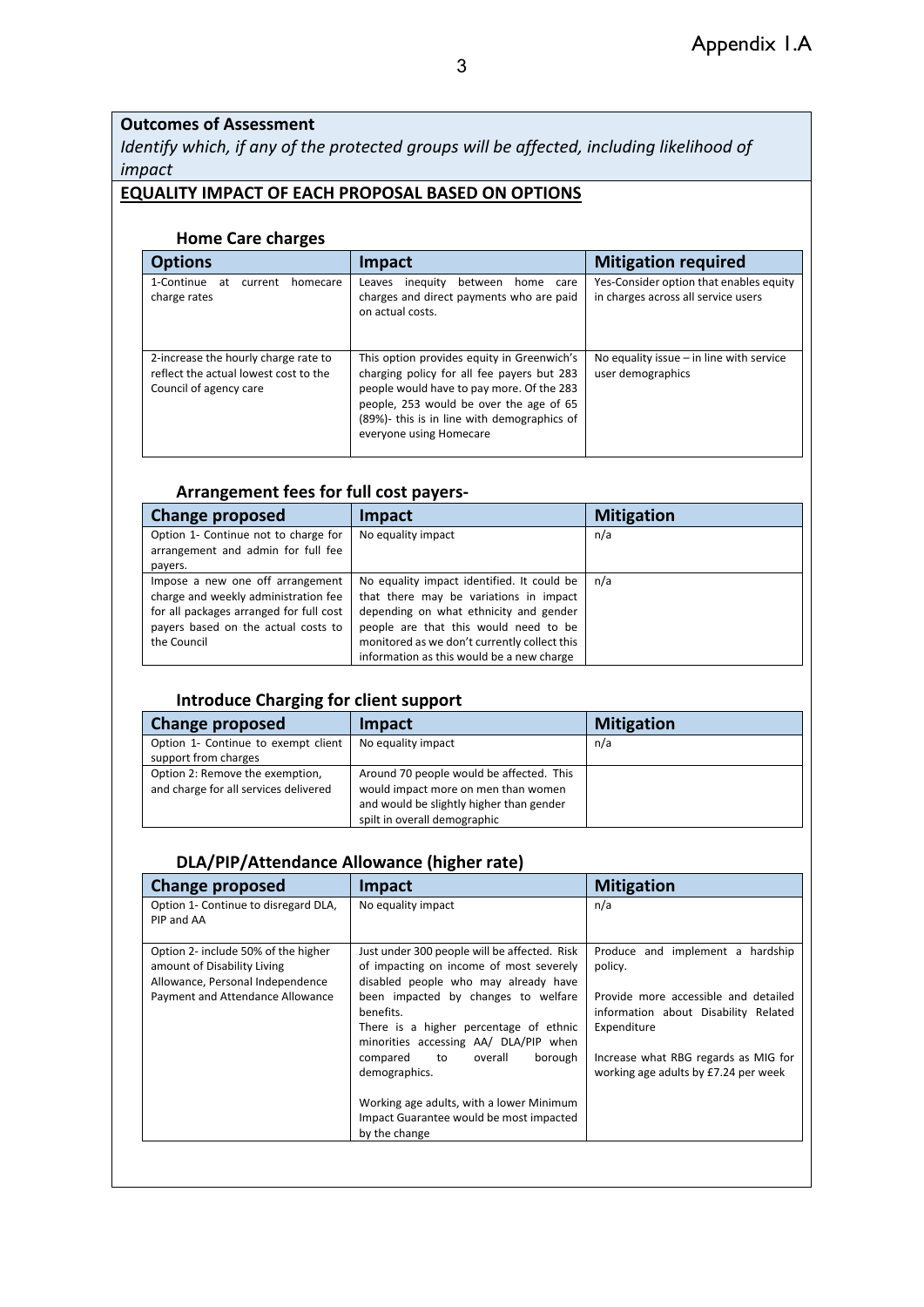### **Community meals**

| <b>Change proposed</b>                                                                                   | <b>Impact</b>                                                                                                                   | <b>Mitigation</b> |
|----------------------------------------------------------------------------------------------------------|---------------------------------------------------------------------------------------------------------------------------------|-------------------|
| Option 1: Remove the subsidy for<br>community meals and delivery                                         | 38 people would be affected.<br>Removing the subsidy would provide<br>equity for those not using the community<br>meals service | n/a               |
| Option 2: End the current community<br>meals contract and support users to<br>access alternative options | People would have more choice and<br>control over their choice of provider                                                      | n/a               |

# **Charge for Care and Support in Supported Living Accommodation**

| Change proposed                                                                                                                                              | Impact                                                                                                                                                                                                                                        | <b>Mitigation</b>                                                                                                                        |
|--------------------------------------------------------------------------------------------------------------------------------------------------------------|-----------------------------------------------------------------------------------------------------------------------------------------------------------------------------------------------------------------------------------------------|------------------------------------------------------------------------------------------------------------------------------------------|
| Option 1- Continue not to charge<br>people in supported living for all their<br>care services.                                                               | n/a                                                                                                                                                                                                                                           | n/a                                                                                                                                      |
| Option 2- Financially assess<br>Supported Living clients and charge<br>them for all care and support<br>services, based on their assessed<br>ability to pay. | Many supported living clients are eligible<br>for free social care. 100 people out of 161<br>would be affected and 81% of this group of<br>people have a learning disability-this is in<br>line with numbers of people in supported<br>living | Ensure people are supported to engage<br>in their financial assessment.<br>Provide easy read formats for guide to<br>charges and letters |

### **Tariff Income**

| <b>Change proposed</b>                                       | Impact                                                                                           | <b>Mitigation</b>                                                                                                                                                                                  |
|--------------------------------------------------------------|--------------------------------------------------------------------------------------------------|----------------------------------------------------------------------------------------------------------------------------------------------------------------------------------------------------|
| Option 1- Continue maintain old tariff<br>for 11 individuals | Small number of people would continue to<br>benefit from old tariff, with inequity for<br>others | n/a                                                                                                                                                                                                |
| Option 2 - Bring all service users onto<br>the same tariff   | Will affect 9 people in some cases,<br>substantially                                             | To enable people to plan, we would<br>assess those affected as soon as<br>possible, and delay or taper the increase<br>by up to 6 months, using the time to<br>assist people to maximise benefits. |

## **Remove Cap on weekly costs**

| <b>Change proposed</b>              | Impact                                    | <b>Mitigation</b>                       |
|-------------------------------------|-------------------------------------------|-----------------------------------------|
| Option 1- Continue to have a cap on | n/a                                       | n/a                                     |
| care costs                          |                                           |                                         |
| Abolish the cap on care costs       | This is currently limited to fewer than 5 | At financial assessment will review the |
|                                     | individuals.                              | impact on any individuals to whom this  |
|                                     |                                           | will apply, consider support under      |
|                                     |                                           | hardship policy and use of Disability   |
|                                     |                                           | Related Expenditure rules and the       |
|                                     |                                           | hardship policy                         |

### **Reduce the minimum flat rate exemption for Disability Related Expenditure**

| <b>Change proposed</b>                                        | <b>Impact</b>                                                                                                                                                         | <b>Mitigation</b>                                                                                                                                                                                                       |
|---------------------------------------------------------------|-----------------------------------------------------------------------------------------------------------------------------------------------------------------------|-------------------------------------------------------------------------------------------------------------------------------------------------------------------------------------------------------------------------|
| Option $1 - no$ change                                        | n/a                                                                                                                                                                   | n/a                                                                                                                                                                                                                     |
| Option 2- Reduce DRE flat rate from<br>£15.30 to £10 per week | Would impact on 75% of over 65's, 66% of<br>white population-roughly in line with<br>borough demographics<br>By definition, disabled people will be most<br>affected. | Provide more accessible and detailed<br>information about Disability Related<br>Expenditure<br>Charge based on declared disability<br>expenditure for 3 months to allow time<br>for people to gather receipts/bills etc |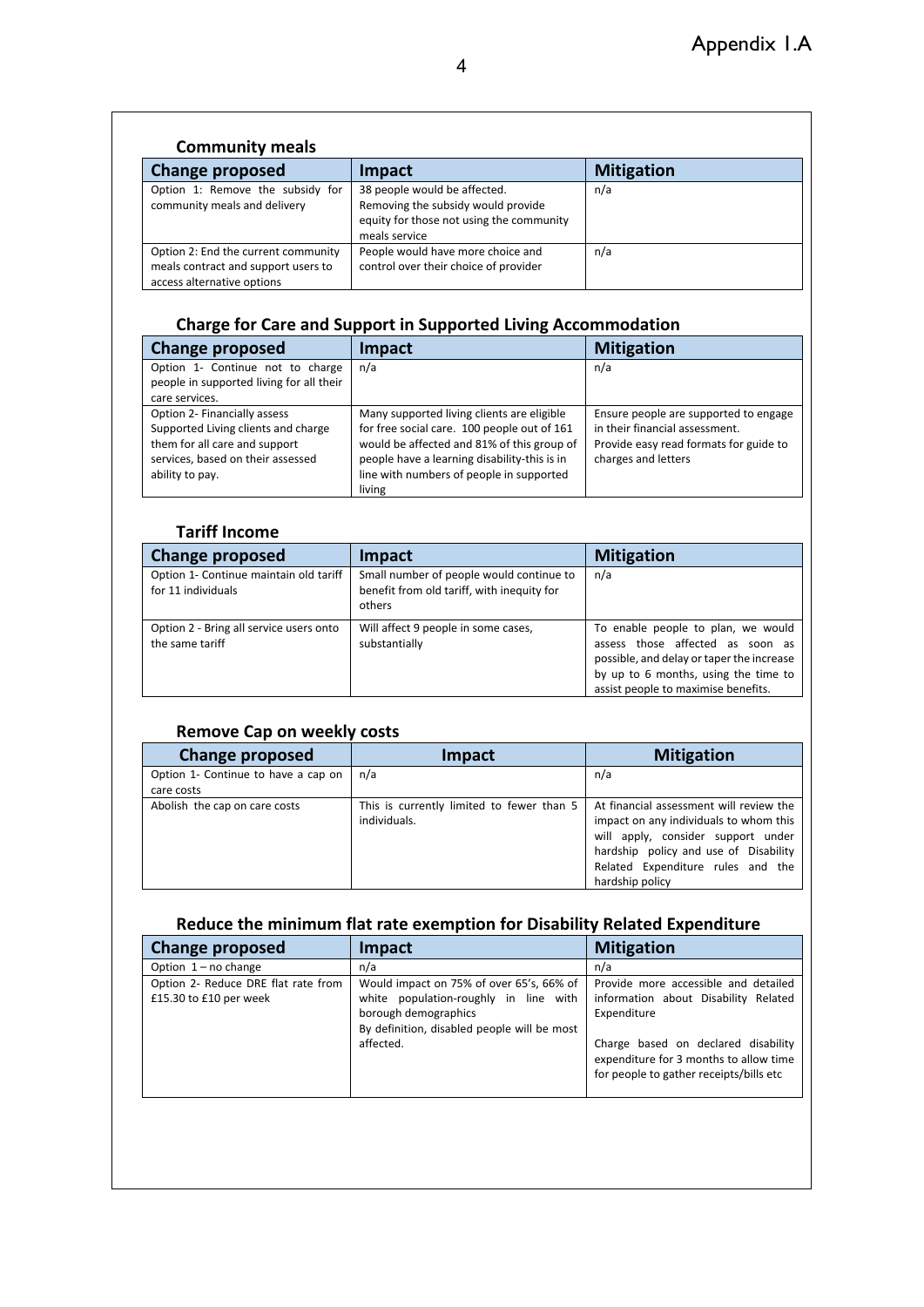| <b>Charge everyone for Telecare</b>                                                       |                                                                                                                                                                                                                                                                                               |                                                                                                                                                                                                                                  |
|-------------------------------------------------------------------------------------------|-----------------------------------------------------------------------------------------------------------------------------------------------------------------------------------------------------------------------------------------------------------------------------------------------|----------------------------------------------------------------------------------------------------------------------------------------------------------------------------------------------------------------------------------|
| <b>Change proposed</b>                                                                    | <b>Impact</b>                                                                                                                                                                                                                                                                                 | <b>Mitigation</b>                                                                                                                                                                                                                |
| Option 1- Continue to not charge<br>people on Housing Benefit                             | n/a except that an inequity is perpetuated                                                                                                                                                                                                                                                    | n/a                                                                                                                                                                                                                              |
| Charge everyone a flat rate of £6.00<br>per week (1200 people are already<br>paying this) | 2633 Telecare users would be affected.<br>82% of Assistive Technology users are aged<br>70+ Currently very few people pay for<br>Telecare and there is not enough<br>demographic data to enable us to<br>understand impact of change in policy on<br>populations from equality point of view. | Benefit maximisation -they may be to<br>afford or budget to pay for client.<br>Telecare is considered disability related<br>expenditure (DRE)<br>Monitor impact on populations and<br>take corrective action.<br>Hardship policy |

**What other risks/factors will be taken into account in the decision making?** *These might include national/regional/local factors.*

Cumulative impact of welfare benefits changes on people receiving social care

#### **Mitigating risks**

*How will any identified risks be mitigated against?* 

**As shown in the table above.** *In the case of each change proposed and the options available, we have detailed what we will do to mitigate against these risks by changing practice and procedures.*

#### **Impact Assessment**

Include different outcomes for all the groups identified as being affected. If there are difference, are these justified?

| <b>Protected Characteristic</b>                                                                                                                                                                                                                                                                                                                                                                                                                                                                                                                                                                                                               | Potential for negative                                                                                                                                                                                                     | Reasonable mitigations                                                                                                                                                                                                                                                                                                                                                                                                                                                                                                                                     |
|-----------------------------------------------------------------------------------------------------------------------------------------------------------------------------------------------------------------------------------------------------------------------------------------------------------------------------------------------------------------------------------------------------------------------------------------------------------------------------------------------------------------------------------------------------------------------------------------------------------------------------------------------|----------------------------------------------------------------------------------------------------------------------------------------------------------------------------------------------------------------------------|------------------------------------------------------------------------------------------------------------------------------------------------------------------------------------------------------------------------------------------------------------------------------------------------------------------------------------------------------------------------------------------------------------------------------------------------------------------------------------------------------------------------------------------------------------|
|                                                                                                                                                                                                                                                                                                                                                                                                                                                                                                                                                                                                                                               | impact                                                                                                                                                                                                                     |                                                                                                                                                                                                                                                                                                                                                                                                                                                                                                                                                            |
| Age                                                                                                                                                                                                                                                                                                                                                                                                                                                                                                                                                                                                                                           | 58% of people who currently require<br>social care are people aged over 65 This<br>cohort<br>of<br>people<br>may<br>be<br>disproportionately affected by the<br>changes proposed by the Charging<br>Policy review          | The revised policy will still ensure that<br>people do not pay more than they can<br>afford to pay and will continue to<br>ensure that charges allow residents<br>keep the guaranteed minimum income<br>stipulated by DWP.                                                                                                                                                                                                                                                                                                                                 |
| Disability<br>including<br>physical<br>and<br>learning disability<br>The incomes of people with disabilities<br>are already impacted by welfare<br>reforms. The Council has obtained<br>numbers from HB claimants also<br>claiming DLA or PIP that shows that<br>6336 people with a disability or long<br>term condition have lost income<br>following reforms.<br>Low impact (reduction of £15 per week<br>or less)<br>20%, or 2,802 people claim DLA or PIP<br>Medium impact (reduction of £15-30 a<br>week)<br>25.5% or 3,300 claim DLA or PIP<br>High impact (£30 a week or more)<br>14% of this group, or 234 people claim<br>DLA or PIP | Overall, 78% of the total group that<br>may be affected by the proposed<br>charging policy will have a learning or<br>physical disability however this high<br>incidence of disability is expected in<br>adult social care | <b>Better</b><br>accessible<br>and<br>more<br>information about Disability Related<br>Expenditure, plus 3 month grace period<br>for people to collect required evidence<br>for DRE.<br>The revised policy will still ensure that<br>people do not pay more than they can<br>afford to pay under the minimum<br>income guarantee.<br>This will be<br>increased for working age adults<br>affected by proposals around DLA, PIP<br>and AA.<br>The new charging policy will make clear<br>how appeals can be made and how we<br>will assist those in hardship |